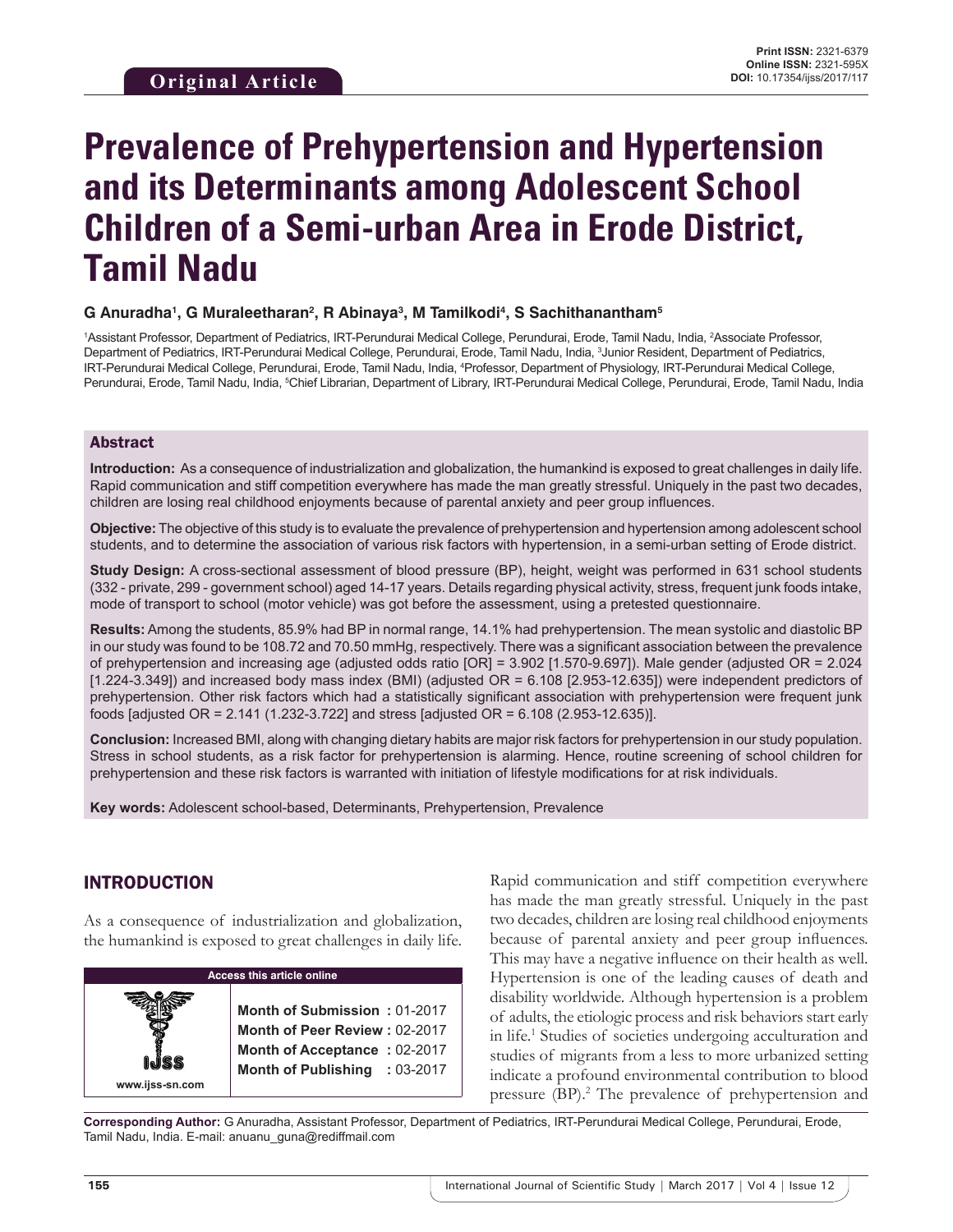hypertension among children and adolescents is on the increase and underdiagnosed.3,4 This condition continues into adult hypertension wherein the young adults and youth suffer from cardiovascular and cerebrovascular disorders even before the age of 45 or 40 years.<sup>5-9</sup> This leads to severe morbidity and mortality which in turn causes heavy socioeconomic burden on the society. Keeping in view the seriousness of the problem, this study is undertaken to find out the prevalence of prehypertension and hypertension and its risk factors in school children.

## **Aim and Objective**

The aim and objective of this study is to study the prevalence of prehypertension and hypertension, and its risk factors among adolescent school students in a semiurban area of Erode district, Tamil Nadu.

## METHODS

The study was a cross-sectional, school-based study. After obtaining the Institutional Ethical Committee Clearance, permission from the school authorities and consent from parents were obtained. The study was conducted in three schools (1 - government and 2 - private schools) from Perundurai, Erode District, Tamil Nadu. In our study, 631 students, aged 14-17 years, studying in class 9-12 were included in the study. Among them, 332 students were from private schools and 299 students from government schools. Information of each student was collected in a pretested questionnaire with details of age, sex, class studying, address, duration of physical activity, dietary habits with junk foods, mode of transport to school (motor vehicle or not), and stress. Physical activity was defined as more than 1 h of outdoor activity per day for at least 5 days/week, in the form of play or walk or domestic helps like household chores. Stress was measured on basis of subjective questions such as exam fears, school pressure, peer pressure, family tensions, suicidal tendencies, and loss of close relatives. Junk food was defined as food that has high calories and low nutritional content such as samosa, chips, other fried items, and soft drinks. Increased frequency of junk foods was considered as more than two times in a week.

Height was measured to the nearest 0.5 cm using a non-elastic measuring tape, fastened to a vertical wall, with the student standing on bare feet. Weight was measured with the student on bare feet and with light clothing using electronic weighing balance to the nearest 0.1 kg.

From the height and weight obtained, body mass index (BMI) was calculated using the formula,  $BMI = Weight$  $(kg)/height$  (m<sup>2</sup>).

A Hawksley random-zero sphygmomanometer was used, for all recordings, with a cuff of appropriate sizes. Readings were taken with the student sitting down and having rested for at least 10 min. Medical interns, who were well trained, took BP measurements in all locations. All BP readings were obtained at a single examination visit. Our study design had access to single BP measurement per survey participant. If the single BP measurement was in prehypertension BP range, it was labeled as prehypertension an approach taken as in Din-Dzietham *et al*. 10 Systemic examination was also done to exclude cardiovascular, renal, and other diseases. Students being adolescents, hypertension was defined according to 7<sup>th</sup> report of Joint National Committee (Indian Scenario) 2003 for detection, evaluation and treatment of high BP, as systolic BP (SBP) more than or equal to 140 mmHg or diastolic more than or equal to 90 mmHg. Prehypertension was defined as SBP more than or equal to 120 mmHg or diastolic more than or equal to 80 mmHg.<sup>11</sup>

## **Statistical Analysis**

Data entry and analysis of the variables was done using Statistical Package for Social Sciences version 16 software. Descriptive statistics of proportion, mean, standard deviation were calculated for the background characteristics, nutritional status based on BMI and BP level. For analytical statistics, odds ratio (OR) was calculated and Chi-square test was done for test of proportions and student's *t*-test for test of means. Logistic regression was done to find the adjusted OR for association of various background characteristics with prehypertension. Variables which had  $P \le 0.20$  were included in the model. Those with *P* ≤ 0.05 was considered statistically significant.

# RESULTS

There were a total of 631 students. Table 1 gives the background characteristics of the group studied. Majority of the students were in 16 years age group followed by 15 years age group. The least number of students were in 17 years age group.

The mean SBP and diastolic BP (DBP) for age 14 were 104.90 mmHg (standard deviation  $\pm$  10.5) and 67.66 mmHg  $(\pm 8.35)$ , age 15 were 108.31 mmHg ( $\pm$  11.27) and 70.75 mmHg (± 7.82), age 16 were 110.31 mmHg (± 11.91) and 71.35 mmHg ( $\pm$  8.93), and age 17 were 111.83 mmHg  $(\pm 14.40)$ , 72.70 mmHg ( $\pm$  9.84). The mean BP was found to be increased significantly with age  $(P < 0.01)$  as shown in Table 2.

Males had a mean SBP and DBP of 109.81 (± 13.12) and 71.45  $(\pm 8.92)$  mmHg, respectively. Mean SBP and DBP among females were 107.67 ( $\pm$  10.58) and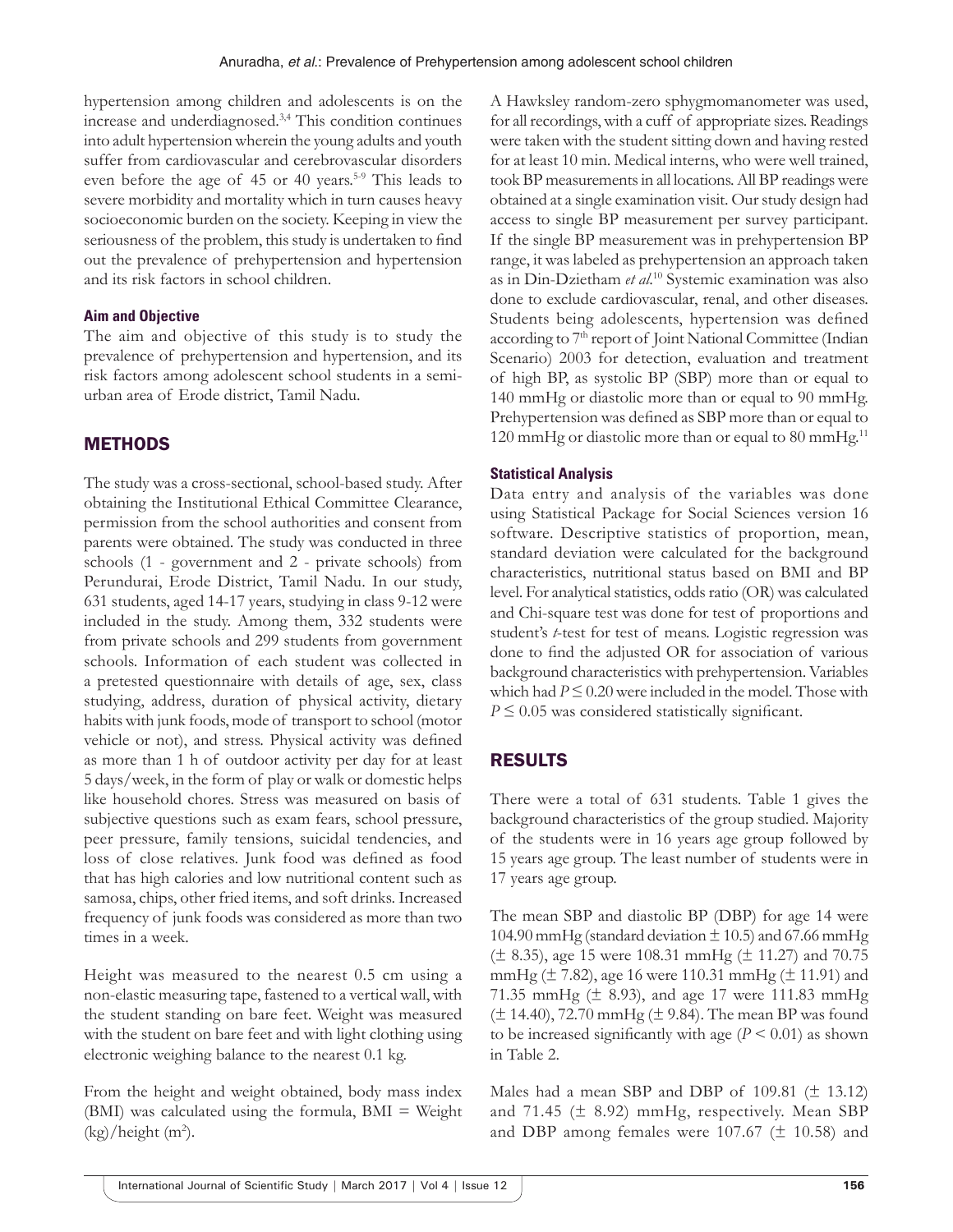69.58 ( $\pm$  8.52) mmHg. Males had a significantly higher mean BP as compared to females (*P* value for SBP 0.03 and DBP 0.01). The mean SBP and DBP of government schools were almost similar. The difference was not statistically significant (*P* value for SBP 0.46 and DBP 0.56).

In this study, the prevalence of prehypertension was found to be 81 (12.83%) and that of hypertension was found to be 8 (1.26%) among school children of ages 14-17 (Figure 1). As the group of hypertensive students was too small to compare with normotensive students, we have combined the hypertension and prehypertension students into a single group for cross tabulation in our study.

The percentage of adolescents with prehypertension was highest in 17 years age group (23.9%) and least in 14 years age group (7.7%). Prehypertension was found to be increasing with increasing age, and this association was statistically significant  $(P = 0.008)$  (Table 3).

The risk of prehypertension was found to be higher in males  $(17.1\%)$ , compared to females  $(11.1\%)$  and this difference was statistically significant ( $P = 0.029$ ).

| <b>Table 1: Background characteristics</b> |             |  |  |  |
|--------------------------------------------|-------------|--|--|--|
| <b>Background characteristics</b>          | $n$ (%)     |  |  |  |
| Age in years                               |             |  |  |  |
| 14                                         | 142 (22.5)  |  |  |  |
| 15                                         | 166 (26.3)  |  |  |  |
| 16                                         | 252 (39.9)  |  |  |  |
| 17                                         | 71 (11.3)   |  |  |  |
| Sex                                        |             |  |  |  |
| Male                                       | 315 (49.9)  |  |  |  |
| Female                                     | 316 (50.1)  |  |  |  |
| Type of school                             |             |  |  |  |
| Government                                 | 299 (47.4)  |  |  |  |
| Private                                    | 332 (52.6)  |  |  |  |
| Total                                      | 631 (100.0) |  |  |  |

# **Table 2: Mean weight, height, BMI and BP of students**

As compared to government schools, private schools had more number of prehypertensive students  $(P = 0.010)$ . The prevalence of prehypertension was higher among individuals with increased BMI with significant *P* <0.001.

Mode of transport to school by motor vehicle  $(P = 0.025)$ and physical activity of  $\langle 1 \text{ h}/\text{day} \rangle$  (*P* = 0.094) were not associated with the prevalence of prehypertension.

Students with stress were found to be more prehypertensive than normal students,  $P = 0.004$ .

The proportion of prehypertension was more among students with frequent junk foods intake, but the  $P = 0.087$ was insignificant.

Logistic regression analysis (Table 4) revealed older age (adjusted OR = 3.902 [1.570-9.697]; *P* = 0.003], male sex (adjusted OR = 2.024 [1.224-3.349]; *P* = 0.006), and increased BMI (adjusted OR = 6.108 [2.953-12.635]; *P* < 0.001) were independent risk factors for prehypertension. There was no significant association between private schools and prehypertension after adjustment in the regression model.

Stress (adjusted OR = 1.807 [1.097-2.978]; *P* = 0.020) and frequent intake of junk foods (adjusted  $OR = 2.141$ ) [1.232-3.722];  $P = 0.007$ ) were associated with prevalence of prehypertension even after inclusion in the regression model with statistical significance.

## **DISCUSSION**

Prehypertension and hypertension in pediatrics is largely underestimated, underdiagnosed<sup>3,4</sup> and hence untreated. Essential hypertension in adults is found to have its roots in childhood and adolescence.<sup>5,12-15</sup> Hence, early recognition

| <b>Background characteristics</b> | $\mathsf{n}$ | <b>Mean±SD</b>    |               |               |                    |                     |
|-----------------------------------|--------------|-------------------|---------------|---------------|--------------------|---------------------|
|                                   |              | Weight            | <b>Height</b> | <b>BMI</b>    | <b>Systolic BP</b> | <b>Diastolic BP</b> |
| Age in years                      |              |                   |               |               |                    |                     |
| 14                                | 142          | 39.54±8.067       | 151.55±7.874  | 17.1357±2.7   | 104.90±10.5        | 67.66±8.35          |
| 15                                | 166          | 42.86±8.82        | 157.72±8.95   | 17.1728±2.71  | $108.31 \pm 11.27$ | 70.75±7.82          |
| 16                                | 252          | 47.26±9.62        | 161.79±8.80   | 18.0699±3.29  | 110.31±11.91       | 71.35±8.93          |
| 17                                | 71           | $51.11 \pm 10.32$ | 164.28±9.28   | 19.1070±3.92  | 111.83±14.40       | 72.70±9.84          |
| $P$ value                         |              | $< 0.01*$         | $< 0.01*$     | $< 0.01*$     | $< 0.01*$          | $< 0.01*$           |
| Sex                               |              |                   |               |               |                    |                     |
| Male                              | 315          | 45.86±10.85       | 162.31±10.26  | 17.3081±3.048 | 109.81±13.12       | 71.45±8.92          |
| Female                            | 316          | 43.74±8.71        | 155.09±7.59   | 18.1712±3.22  | 107.67±10.58       | 69.58±8.52          |
| P value                           |              | $< 0.01*$         | $< 0.01*$     | $< 0.01*$     | $0.03*$            | $0.01*$             |
| Type of school                    |              |                   |               |               |                    |                     |
| Government                        | 299          | 41.42±8.36        | 155.30±8.92   | 17.1258±2.79  | 108.37±10.92       | 70.30±8.31          |
| Private                           | 332          | 47.85±10.17       | 161.76±9.39   | 18.2938±3.37  | 109.07±12.83       | 70.70±9.17          |
| P value                           |              | $< 0.01*$         | $< 0.01*$     | $< 0.01*$     | 0.46               | 0.56                |

\**P*<0.05. BP: Blood pressure, BMI: Body mass index, SD: Standard deviation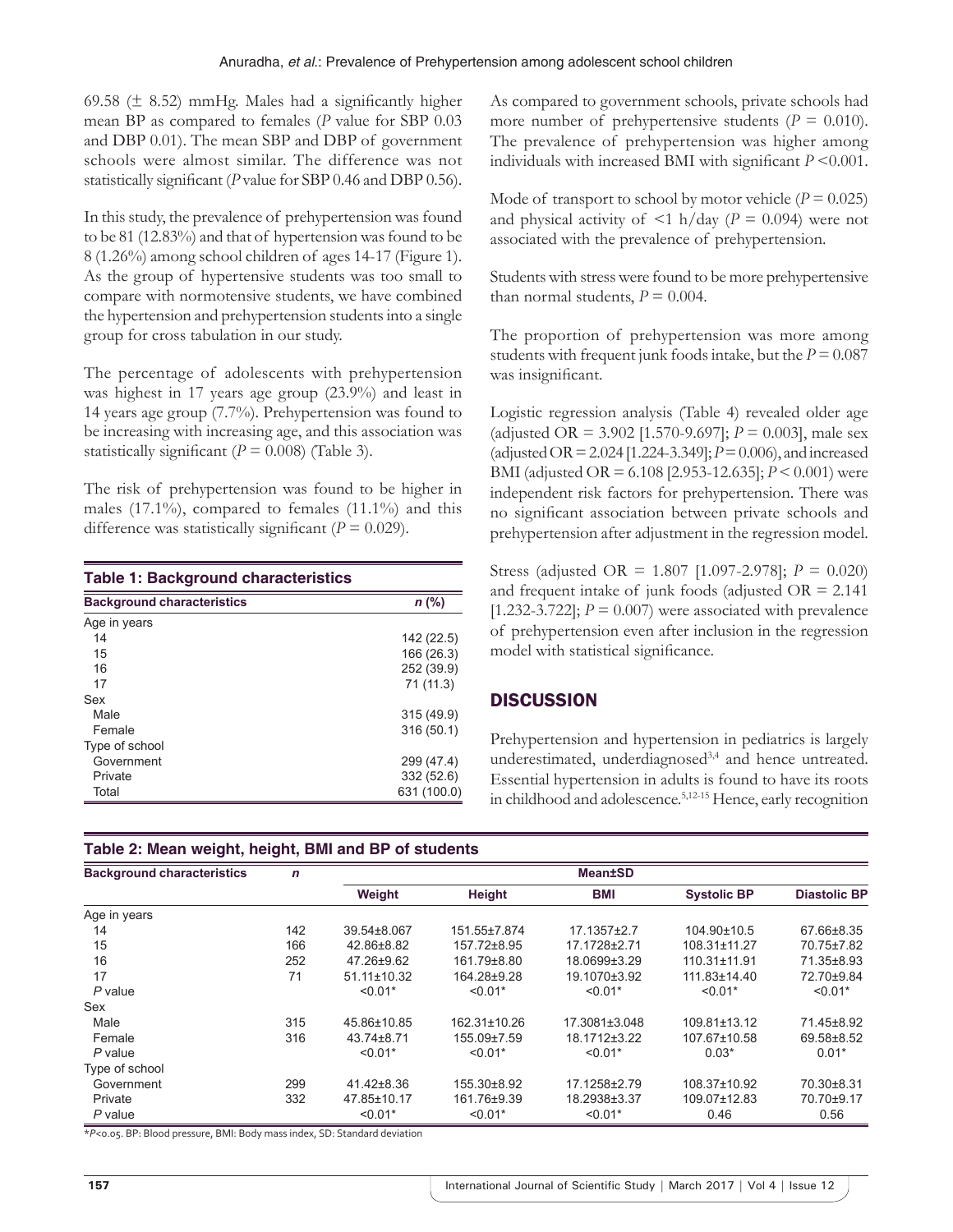

**Figure 1: Prevalence of elevated blood pressure**

of adolescents with prehypertension and hypertension aid in the initiation of lifestyle modifications, thereby preventing morbidity and mortality among adults.

In our study, 81 (12.83%) students were found to have prehypertension and 8 (1.26%) had hypertension. In a study conducted by McNiece *et al*. on 6790 adolescents (11-17 years), the prevalence of prehypertension was reported as 15.7%, Stage I hypertension as 2.6% and Stage II hypertension as  $0.6\%$ .<sup>14</sup> Patil and Garg in their study, on prevalence of hypertension had a prevalence of 3%.16 While in a study done by Bute *et al*. at rural area of Indore, the overall prevalence of hypertension among adolescents was 5.25% and prehypertension was 17.4%.17 Other studies done in different parts of India reported a vast range in the prevalence of hypertension in children and adolescents showing as high as 21.5% to as low as 3.67%.18,19 The prevalence of hypertension was 10.1% and prehypertension was 20.7% among school going children in Congo, the study by Mbolla *et al*. 20 The variations in the percentage of prehypertension and hypertension may be attributed to the difference in geographical location, sociocultural and socioeconomic backgrounds.

In our study, the mean increase in SBP and DBP was found to rise significantly with increase in age  $(P > 0.01)$ . This spurt in BP is attributed to certain biological and psychological factors in puberty.21,22 Older age is found to be significantly associated with prehypertension (adjusted OR = 3.902 [1.570-9.697]; *P* = 0.003). Borah *et al*., in their study on hypertension in school children in North East India, also had significant association of older age and hypertension.<sup>23</sup>

Male gender had more number of prehypertension than females ( $P = 0.029$ ). Furthermore, male sex was found to be an individual risk factor for prehypertension in our

#### **Table 3: Prevalence of prehypertension by age, sex, types of school, BMI and other factors**

| <b>Background</b>      | n   | $n$ (%)          | P value      |            |
|------------------------|-----|------------------|--------------|------------|
| characteristics        |     | <b>Normal BP</b> | Pre          |            |
|                        |     |                  | hypertension |            |
| Total                  | 631 | 542 (85.9)       | 89 (14.1)    |            |
| Age in years           |     |                  |              | 0.008      |
| 14                     | 142 | 131 (92.3)       | 11(7.7)      |            |
| 15                     | 166 | 146 (88.0)       | 20 (12.0)    |            |
| 16                     | 252 | 211 (83.7)       | 41 (16.3)    |            |
| 17                     | 71  | 54 (76.1)        | 17(23.9)     |            |
| Sex                    |     |                  |              | $0.029*$   |
| Male                   | 315 | 261 (82.9)       | 54 (17.1)    |            |
| Female                 | 316 | 281 (88.9)       | 35(11.1)     |            |
| Type of school         |     |                  |              | $0.010*$   |
| Government             | 299 | 268 (89.6)       | 31(10.4)     |            |
| Private                | 332 | 274 (82.5)       | 58 (17.5)    |            |
| <b>BMI</b>             |     |                  |              |            |
| Underweight            | 165 | 161 (97.6)       | 4(2.4)       | $< 0.001*$ |
| Normal                 | 427 | 363 (85.0)       | 64 (15.0)    |            |
| Overweight/obese       | 39  | 18 (46.2)        | 21(53.8)     |            |
| <b>Stress</b>          |     |                  |              |            |
| Yes                    | 248 | 201 (81.0)       | 47 (19.0)    | $0.004*$   |
| <b>No</b>              | 383 | 342 (89.3)       | 41 (10.7)    |            |
| Mode of transport to   |     |                  |              |            |
| school (motor vehicle) |     |                  |              |            |
| Yes                    | 510 | 442 (86.7)       | 68 (13.3)    | 0.253      |
| <b>No</b>              | 121 | 100 (82.6)       | 21(17.4)     |            |
| Low physical           |     |                  |              |            |
| activity(<1 h/day)     |     |                  |              |            |
| Yes                    | 174 | 156 (89.7)       | 18 (10.3)    | 0.094      |
| <b>No</b>              | 457 | 386 (84.5)       | 71 (15.5)    |            |
| Frequent Junk          |     |                  |              |            |
| foods(>2 times/week)   |     |                  |              |            |
| Yes                    | 153 | 125 (81.7)       | 28 (18.3)    | 0.087      |
| No                     | 478 | 417 (87.2)       | 61(12.8)     |            |

*P*<0.05. BP: Blood pressure, BMI: Body mass index

## **Table 4: Logistic regression analysis for association of background variables and prehypertension**

| <b>Background</b><br>characteristics | OR.   | <b>Unadjusted Adjusted OR</b> | 95% CI for<br><b>Adjusted OR</b> | P value  |
|--------------------------------------|-------|-------------------------------|----------------------------------|----------|
| Age in years                         |       |                               |                                  |          |
| 14                                   | 1     | 1                             |                                  |          |
| 15                                   | 1.631 | 2.132                         | 0.940-4.831                      | 0.070    |
| 16                                   | 2.314 | 2.473                         | 1.171-5.227                      | $0.018*$ |
| 17                                   | 3.749 | 3.902                         | 1.570-9.697                      | $0.003*$ |
| Sex                                  |       |                               |                                  |          |
| Female                               | 1     | 1                             |                                  |          |
| Male                                 | 1.661 | 2.024                         | 1.224-3.349                      | $0.006*$ |
| Nutritional status                   |       |                               |                                  |          |
| Normal weight                        | 1     | 1                             |                                  |          |
| Overweight<br>and obesity            | 7.096 | 6.108                         | $2.953 - 12.635 \le 0.001$ *     |          |
| <b>Stress</b>                        | 1.945 | 1.807                         | 1.097-2.978                      | $0.020*$ |
| Frequent Junk<br>foods               | 0.653 | 2.141                         | 1.232-3.722                      | $0.007*$ |

\**P*<0.05. CI: Confidence interval, OR: Odds ratio

study (adjusted OR = 2.024 [1.224-3.349]; *P* = 0.006). Fallah *et al*., in their study on prehypertension and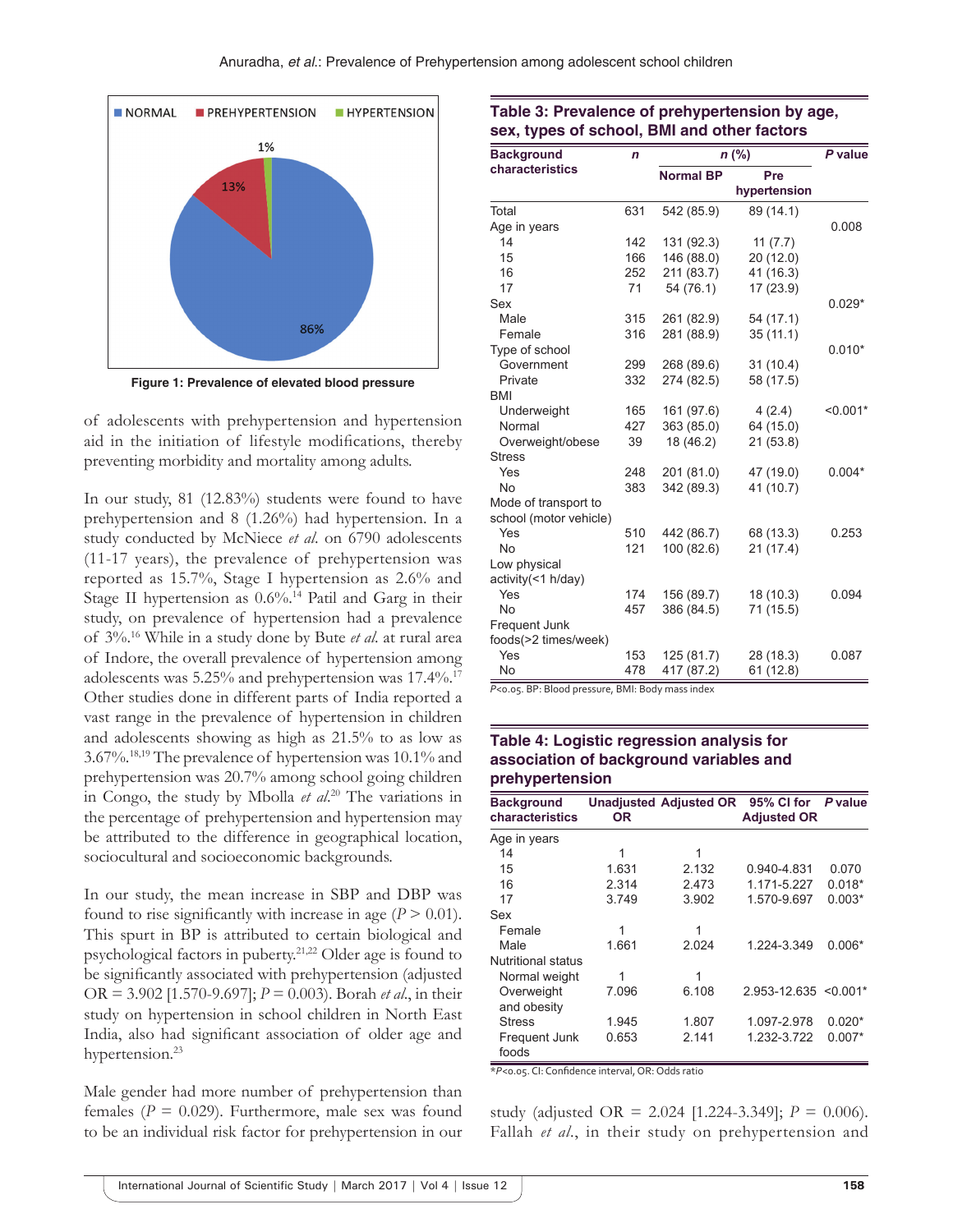hypertension on Iranian children documented significant gender difference in the frequency distribution of high BP, with higher prevalence rates of prehypertension and hypertension in boys than in girls.<sup>24</sup> Similarly, Michalsky *et al*., in their study, on cardiovascular risk factors among adolescents found elevated BP (adjusted relative risk = 1.48 [95% confidence interval: 1.16-1.89]; *P* < 0.01) were more likely in adolescent boys compared with adolescent girls.<sup>25</sup> Testosterone, which increases during puberty, is proposed to lower the natriuretic peptide, and therefore, leads to the postpubertal increase of BP in boys.26

The mean BMI was significantly reported higher with increasing age  $(P < 0.01)$ , female gender  $(P < 0.01)$ , and private schools  $(P \le 0.01)$ . Furthermore, there was a significant association of increased BMI with prehypertension (adjusted OR =  $6.108$  [2.953-12.635]; *P* < 0.001). There are several studies in literature with results showing significant association of increased BMI with prehypertension and hypertension.<sup>27,28,31</sup>

Mode of transport to school by motor vehicle did not make any statistical difference in the occurrence of prehypertension. The proportion of prehypertension in adolescents with low physical activity was not significantly high when compared to normal subjects  $(P = 0.094)$ . This is in contrast to the study by Bute *et al*., with a significant association of low physical activity with prehypertension and hypertension.17 This may be due to the difference in the duration of physical activity taken in the study. Our study had a limit of 1 h/day for low physical activity, but other comparable studies had  $1/2 h/day$ . Hence, there is a chance of including even adolescents with moderate physical activity into this group and thereby diluting the results.

Significantly, prehypertension was more frequently observed among adolescents with stress (adjusted  $OR = 6.108$ ) [2.953-12.635] *P* = 0.020). Moussa *et al*. had observed a significant association of stress with hypertension among undergraduate students.<sup>29</sup>

Furthermore, intake of junk foods had significant association with prehypertension (adjusted  $OR = 2.141$ ) [1.232-3.722];  $P = 0.007$ ]. In a similar study carried out in Bihar, among 5-19 years adolescents, by Kumar *et al*., hypertension was significantly associated with type of diet  $(P \le 0.001)$ .<sup>30</sup> Several studies conducted in Kerala also had similar associations between junk foods and prehypertension.31,32

#### **Limitations**

Our study had some limitations. Classification of hypertension was based on measurement of BP in a single visit. It is recommended that students with BP >95th percentile on first screening should undergo a second screening 1-2 weeks later and then the third screening if BP is noted >95<sup>th</sup> percentile at the second screening. Due to academic engagements and administrative issues, we could not practice the second and third screening.

## **CONCLUSION**

In our study, the prevalence of prehypertension and hypertension among school children in a semi-urban area is 14.01%. Increasing age, male sex, overweight and obesity, stress, and junk foods were independent risk factors for prehypertension. Hence, it would be logical to advise schools to carry out daily physical education sessions for at least one period of their daily schedule with emphasis on yoga and education on healthy nutritional habits to maintain normal BMI among students. In addition, we recommend screening of school children for high BPs yearly. Special sessions to tackle with stress are warranted in schools.

## ACKNOWLEDGMENT

I sincerely acknowledge the efforts of Dr. Vanishree Shriraam, Associate Professor, Department of Community Medicine, Sri Ramachandra Medical College and Research Institute, Chennai for her help, support and suggestions for this research work. Furthermore, I like to acknowledge the support provided by the principals of all the schools and also the school children for their participation in the study.

#### REFERENCES

- 1. WHO 2013 Report. A Global Brief on Hypertension Silent Killer, Global Public Health Crisis. World Health Day 2013 Document WHO/DCO/ WHD/2013.
- 2. Longo D, Fauci A, Kasper D, Hauser S, Jameson L, Loscalzo J. Harrison's Principles of Internal Medicine. 19th ed. New York: McGraw-Hill Medical Publishing Division; 2015. p. 1612.
- 3. Muntner P, He J, Cutler JA, Wildman RP, Whelton PK. Trends in blood pressure among children and adolescents. JAMA 2004;291:2107-13.
- 4. Falkner B. Children and adolescents with obesity-associated high blood pressure. J Am Soc Hypertens 2008;2:267-74.
- 5. Lane DA, Gill P. Ethnicity and tracking blood pressure in children. J Hum Hypertens 2004;18:223-8.
- 6. Juhola J, Magnussen CG, Viikari JS, Kähönen M, Hutri-Kähönen N, Jula A, *et al.* Tracking of serum lipid levels, blood pressure, and body mass index from childhood to adulthood: The cardiovascular risk in young finns study. J Pediatr 2011;159:584-90.
- 7. Webber LS, Cresanta JL, Voors AW, Berenson GS. Tracking of cardiovascular disease risk factor variables in school-age children. J Chronic Dis 1983;36:647-60.
- 8. Lauer RM, Clarke WR. Childhood risk factors for high adult blood pressure: The Muscatine Study. Pediatrics 1989;84:633-41.
- Lee MH, Kang DR, Kim HC, Ahn SV, Khaw KT, Suh I. A 24-year followup study of blood pressure tracking from childhood to adulthood in Korea: The kangwha study. Yonsei Med J 2014;55:360-6.
- 10. Din-Dzietham R, Liu Y, Bielo MV, Shamsa F. High blood pressure trends